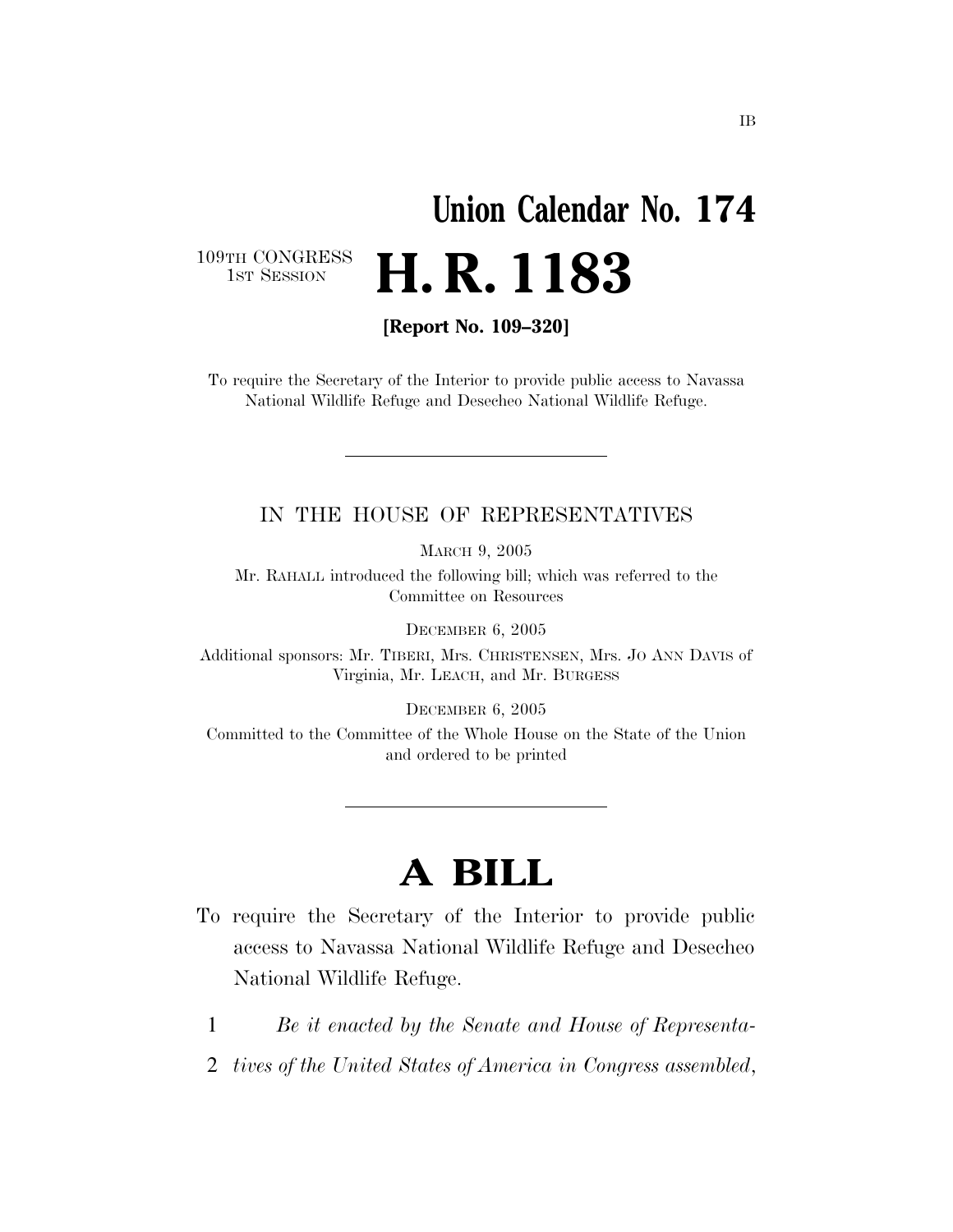### **SECTION 1. ACCESS TO NAVASSA AND DESECHEO NA-TIONAL WILDLIFE REFUGES.**

 (a) ACCESS, GENERALLY.—The Secretary of the In- terior, acting through the Director of the United States Fish and Wildlife Service (in this section referred to as the ''Secretary''), shall provide public access to, use of, and recreational opportunities at Navassa National Wild- life Refuge and Desecheo National Wildlife Refuge under special use permits issued under the first section of Public Law 87–714 (16 U.S.C. 460k), popularly known as the Refuge Recreation Act, section 4 of the National Wildlife Refuge System Administration Act of 1966 (16 U.S.C. 668dd), and regulations issued under this section.

(b) TIME LIMITATIONS.—The Secretary—

- (1) subject to paragraph (2), may limit access to such refuges to specific time periods in any year; and
- (2) shall provide access to each refuge during at least one period each year.
- (c) PRIORITY.—In issuing special use permits under this section, the Secretary shall give priority to consider- ation of permit applications that do not negatively impact opportunities for wildlife-dependent recreation.

 (d) CONDITIONS.—The Secretary may include in any permit issued under this section conditions that the Sec-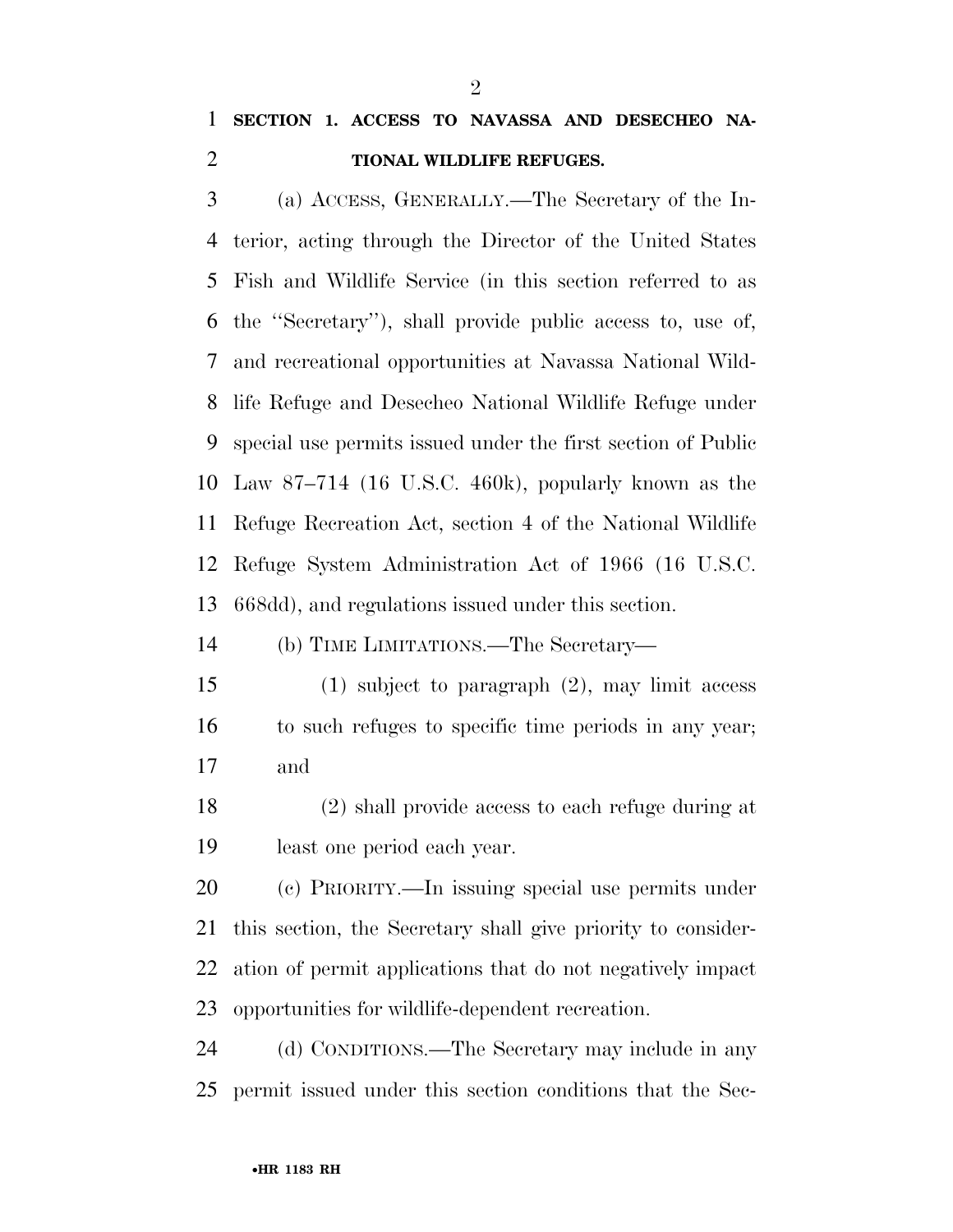- retary determines are necessary to protect fish and wildlife
- populations and their habitat or public health and safety.